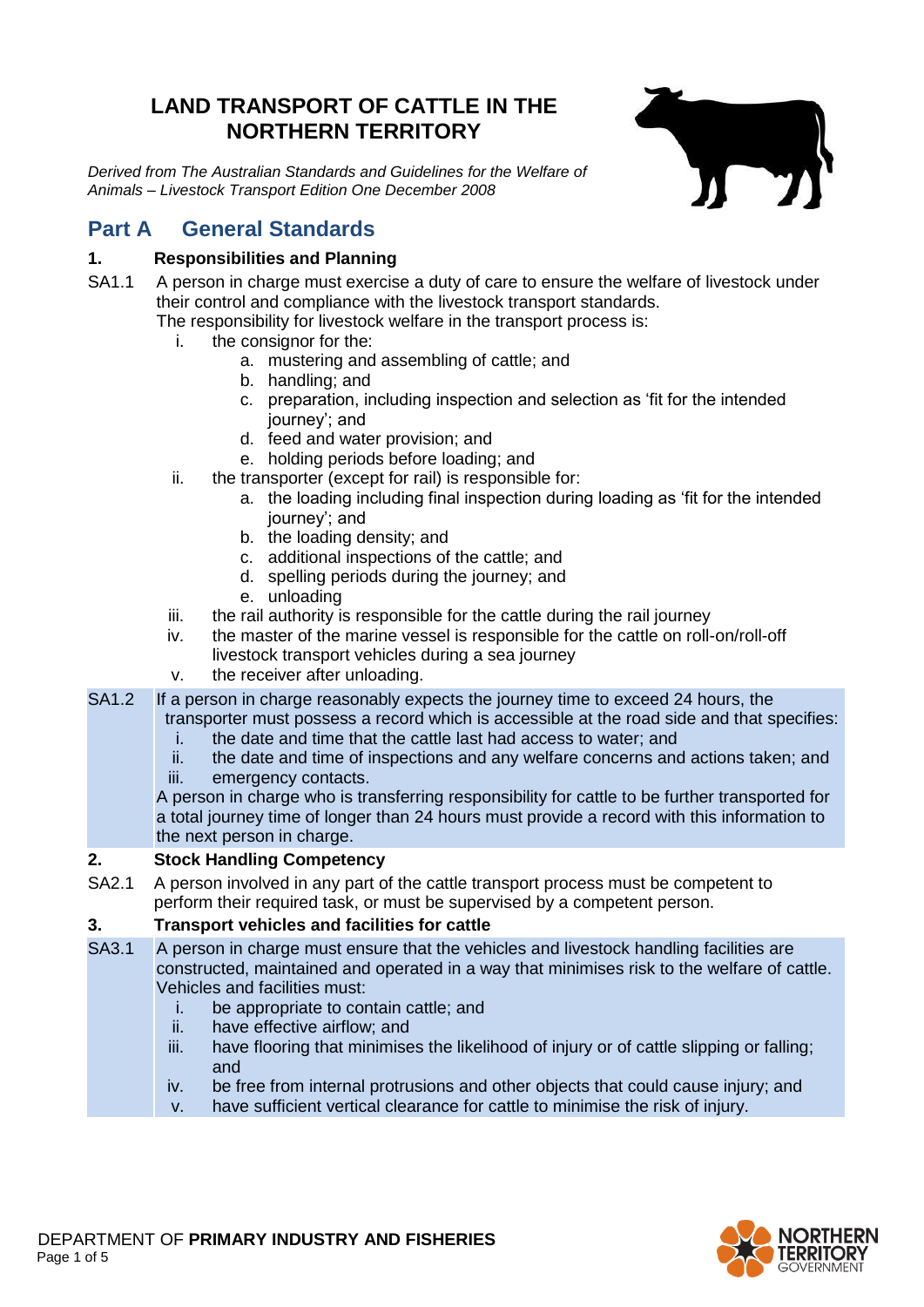## **4. Pre-transport selection of cattle**

- SA4.1 Cattle must be assessed as fit for the intended journey at every loading by a person in charge. An animal is not fit for a journey if it is:
	- i. unable to walk on its own by bearing weight on all legs; or
	- ii. severely emaciated; or
	- iii. visibly dehydrated; or
	- iv. showing visible signs of severe injury or distress; or
	- v. suffering from conditions that are likely to cause increased pain or distress during transport; or
	- vi. blind in both eyes
- SA4.2 Any animal assessed to be not fit for the intended journey must only be transported under veterinary advice.
- SA4.3 The consignor must only supply cattle that are fit for the intended journey.
- SA4.4 A person in charge must not load, nor permit to be loaded, cattle that are not fit for the intended journey except under veterinary advice. If cattle are assessed to be not fit for the intended journey before loading, a person in charge must make appropriate arrangements for their care, treatment or humane destruction at the first reasonable opportunity.

#### **5. Loading, transporting and unloading of cattle**

- SA5.1 If the maximum permitted time off water is reached, the person in charge must provide the cattle with a spell (water, food, space to lie down and rest) according to the table below before continuing the current journey or before starting another journey.
- SA5.2 The person in charge must manage time off water to minimise risk to the welfare of the cattle according to:
	- i. the increased risk to welfare of longer journeys close to the permitted maximum time off water; and
	- ii. the assessment of whether the cattle are fit for the remainder of the intended journey; and
	- iii. the predicted climatic conditions, especially heat or cold; and
	- iv. the class of cattle, especially if weak, pregnant, recently having given birth, lactating or immature; and
	- v. the nature of the intended journey.
- SA5.3 If no records are provided indicating the last time the cattle had access to water, cattle at a livestock handling facility (saleyard, spelling facility or staging point) must be provided with reasonable access to water by the person in charge within 24 hours at the facility, or within the maximum time off water relevant to the class of cattle if this is less than 24 hours.
- SA5.4 The driver must assess the loading density for each pen or division in the livestock crate or each container. The assessment is based on average live weight of the intended cattle loading, and must be managed to minimise risk to the welfare of the cattle. Determination of loading density must consider all of the following factors:
	- i. class
	- ii. size and body condition
	- iii. horn status
	- iv. predicted climatic conditions
	- v. nature of the intended journey
	- vi. design and capacity of the vehicle.
- SA5.5 The driver must have the final decision on the loading density.
- SA5.6 The driver must segregate cattle by sufficient internal partitions to minimise risk to the welfare of other cattle. Determination of segregation must consider all the following factors:
	- i. class and size
	- ii. general health of the cattle
	- iii. level of aggression
	- iv. nature of the intended journey.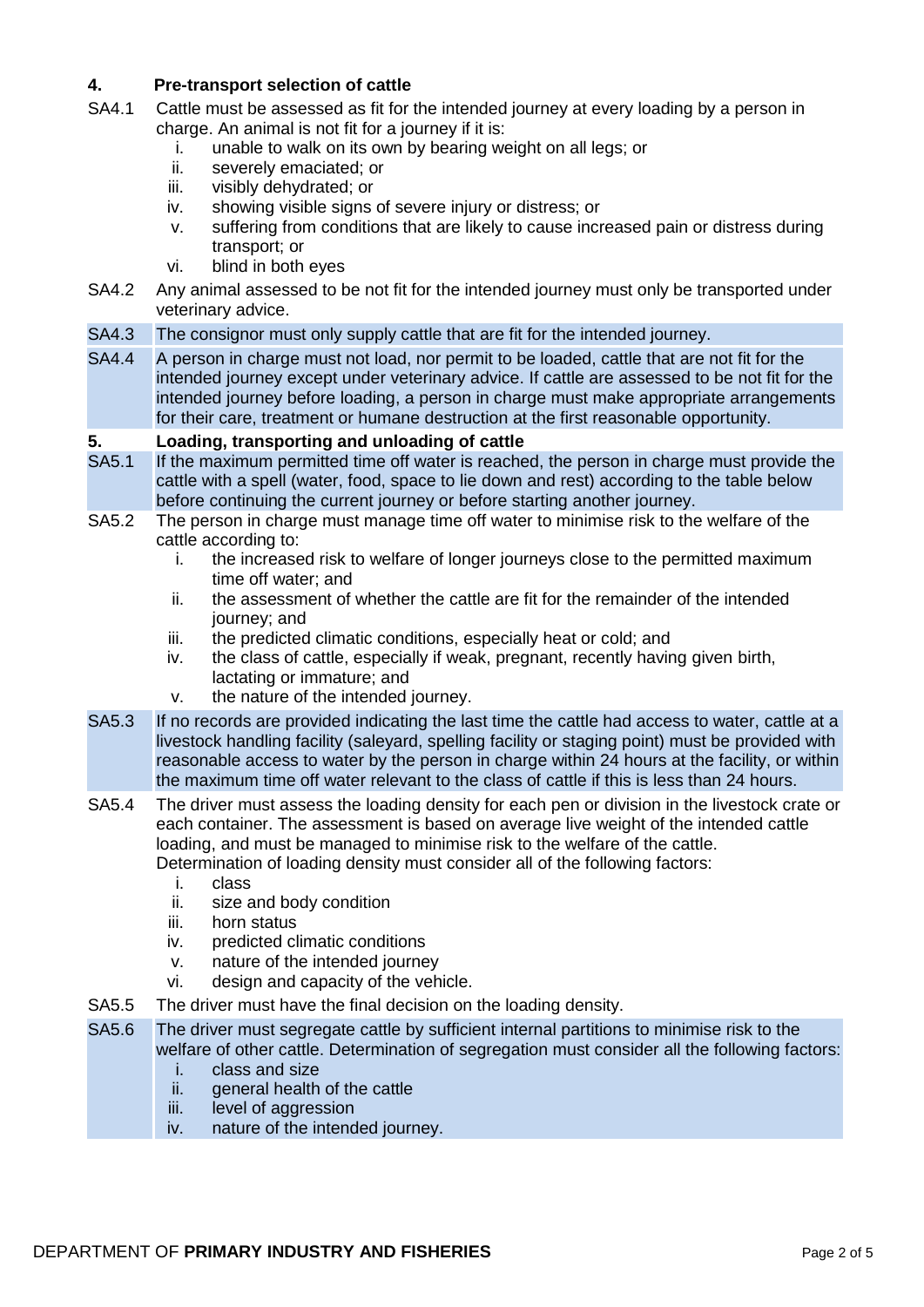appropriate to the class, and minimises pain or injury. Specifically: i. cattle must not be lifted by only the head, ears, horns, neck or tail; or ii. cattle must not be lifted off the ground by a single leg; or iii. mechanical lifting of cattle must ensure that they are supported or secured as necessary; or iv. cattle must not be thrown or dropped; or v. cattle must not be struck in an unreasonable manner, punched or kicked; or vi. cattle which are unable to stand must not be dragged, except in an emergency to allow safe handling, lifting, treatment or humane destruction. SA5.8 A person who handles cattle in the transport process must not use an electric prodder: i. on genital, anal or facial areas; or ii. on cattle under three months old: on cattle under three months old; or iii. on cattle that are unable to move away; or iv. excessively on an animal. SA5.9 A person in charge must ensure that a dog is under control at all times during loading, transporting and unloading cattle. A transporter must ensure that a dog is not transported in the same pen as cattle, with the exception of bonded guardian dogs. SA5.10 A transporter must ensure that the ramp and the vehicle are properly aligned, and that any gap between the ramp and the vehicle is sufficiently narrow to minimise the likelihood of injury to cattle during loading and unloading. SA5.11 The transporter must: i. inspect the livestock crate immediately before departure, to ensure that doors are closed and secured; and ii. inspect the receival yard immediately before unloading, to ensure that there is free access and sufficient space for the cattle intended to be unloaded; and iii. take reasonable steps to notify a receiver of the arrival of the cattle at the destination. SA5.12 The transporter must inspect cattle: i. on the vehicle before departure; and ii. except when cattle travel on roll-on/roll-off livestock transport vehicles during a sea journey, within the first hour of the journey and then at least every three hours or at each driver rest stop, whichever comes first; and iii. at unloading; and iv. at each driver or vehicle change over stop. SA5.13 Upon identifying a distressed or injured animal at an inspection, a person in charge must provide or seek assistance at the first reasonable opportunity. Weak, ill or injured cattle must be identified to the person receiving them. SA5.14 The receiver of cattle must make arrangements at the first reasonable opportunity for separating weak, ill or injured cattle for rest and recovery, appropriate treatment, or humane destruction and disposal of dead stock. SA5.15 A person in charge must take reasonable steps to minimise the impact of extreme weather conditions on the welfare of cattle during the transport process. **6. Humane Destruction** SA6.1 A person in charge must ensure that humane destruction methods result in rapid loss of consciousness followed by death while unconscious. SA6.2 A person in charge must ensure moribund cattle are humanely destroyed by a competent person or under the direct supervision of a competent person at the first reasonable opportunity. SA6.3 If a competent person is not immediately available to humanely destroy cattle, the person in charge must arrange for a competent person to carry out the procedure at the first reasonable opportunity; unless it is in the welfare interest of the animal and a competent person is not immediately available, and the person considers they have the capability to destroy it.

SA5.7 A person who handles cattle in the transport process must do so in a manner that is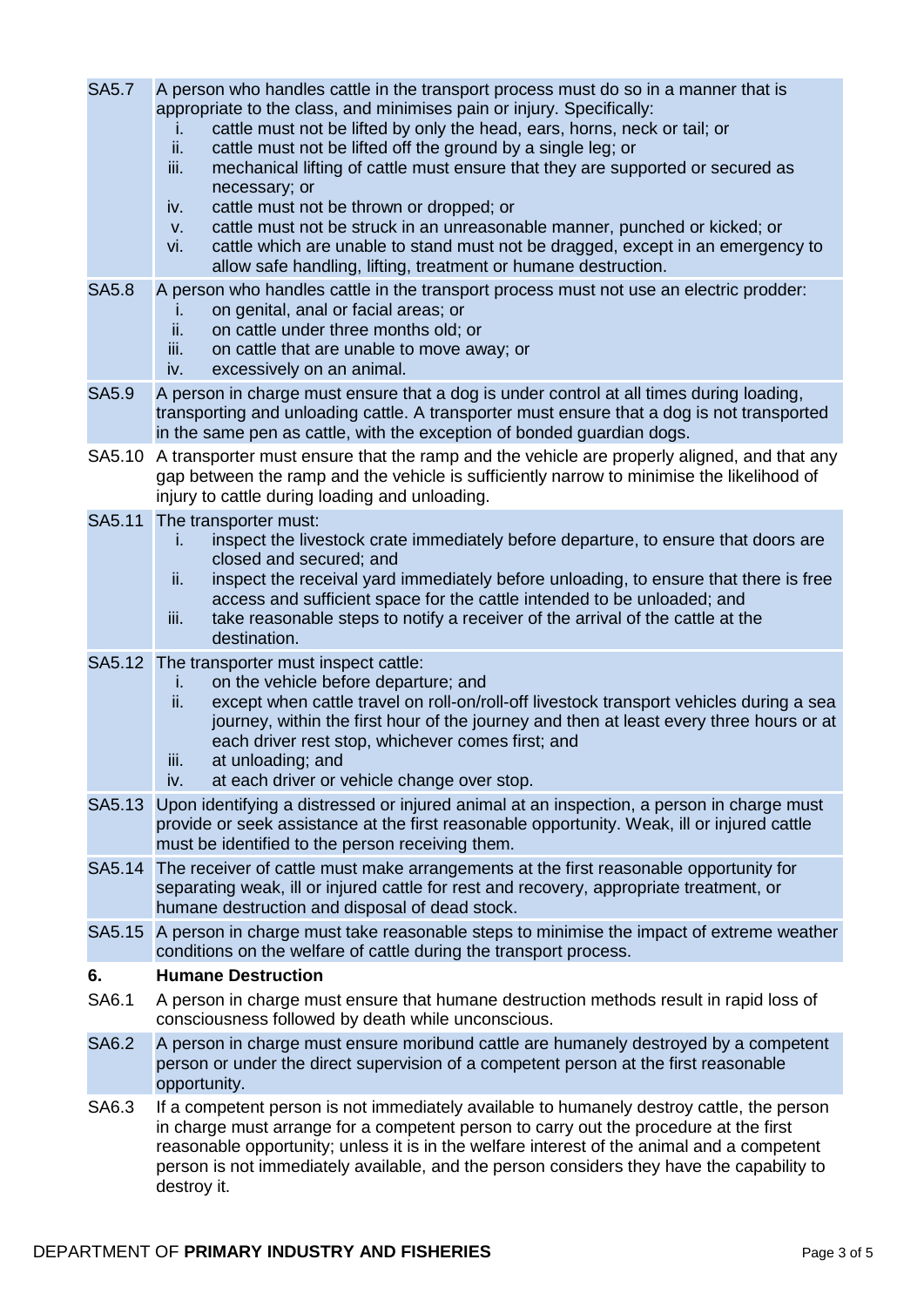| <b>SA6.4</b> | A person humanely destroying cattle must take reasonable action to confirm they are<br>dead.                                         |
|--------------|--------------------------------------------------------------------------------------------------------------------------------------|
| SA6.6        | Captive bolt must be in the frontal or poll positions, accompanied by appropriate restraint<br>and applied in contact with the skull |
| $CAB$ 7      | A parcon must only use blunt trauma to the forebood to dectroy cattle if that animal is loca                                         |

SA6.7 A person must only use blunt trauma to the forehead to destroy cattle if that animal is less than 24 hours old.

SA6.8 Cattle must not be destroyed by bleeding-out by neck cut.

# **Part B Cattle Specific Standards**

SB4.1 A person in charge must ensure time off water does not exceed the time periods given below for each class of cattle:

| <b>Class</b>                                                                  | <b>Maximum time off</b><br>water (hours) | <b>Minimum Spell</b><br>duration (hours) |
|-------------------------------------------------------------------------------|------------------------------------------|------------------------------------------|
| Cattle over 6 months old                                                      | 48                                       | 36                                       |
| Calves 30 days to 6 months old                                                | 24                                       | 12                                       |
| Lactating cows with calves at foot                                            | 24                                       | $12 \overline{ }$                        |
| Calves 5-30 days old travelling without<br>mothers                            | 18                                       |                                          |
| Cattle known to be more than 6 months<br>pregnant, excluding the last 4 weeks | 24                                       | 12                                       |

- SB4.2 If cattle over six months old have been off water for 48 hours, the person in charge must ensure the cattle have a spell for 36 hours before starting another journey. If cows known to be more than six months pregnant excluding the last four weeks, lactating cows with calves at foot or calves one to six months old have been off water for 24 hours, the person in charge must ensure the cattle have a spell for 12 hours before starting another journey.
- SB4.3 Cattle known to be, or visually assessed to be in the last 4 weeks of pregnancy must only be transported under veterinary advice unless the journey is less than 4 hours duration to another property.
- SB4.7 A person consigning a premature calf (including induced calf) must ensure the calf is as fit for the journey as a normal, full-term calf.

\* Standards highlighted will be regulated under the *NT Livestock Regulations*